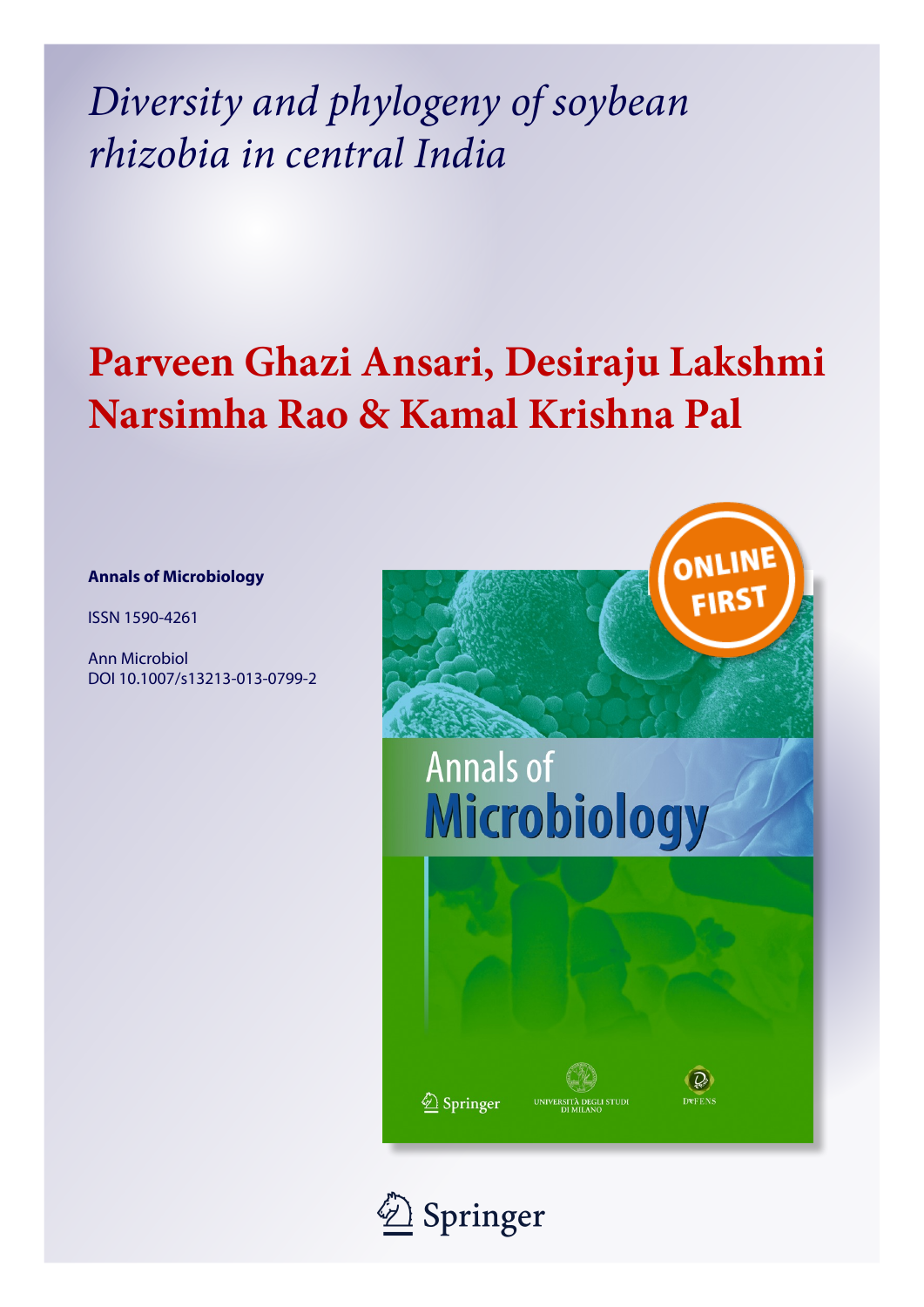**Your article is protected by copyright and all rights are held exclusively by Springer-Verlag Berlin Heidelberg and the University of Milan. This e-offprint is for personal use only and shall not be self-archived in electronic repositories. If you wish to selfarchive your article, please use the accepted manuscript version for posting on your own website. You may further deposit the accepted manuscript version in any repository, provided it is only made publicly available 12 months after official publication or later and provided acknowledgement is given to the original source of publication and a link is inserted to the published article on Springer's website. The link must be accompanied by the following text: "The final publication is available at link.springer.com".**

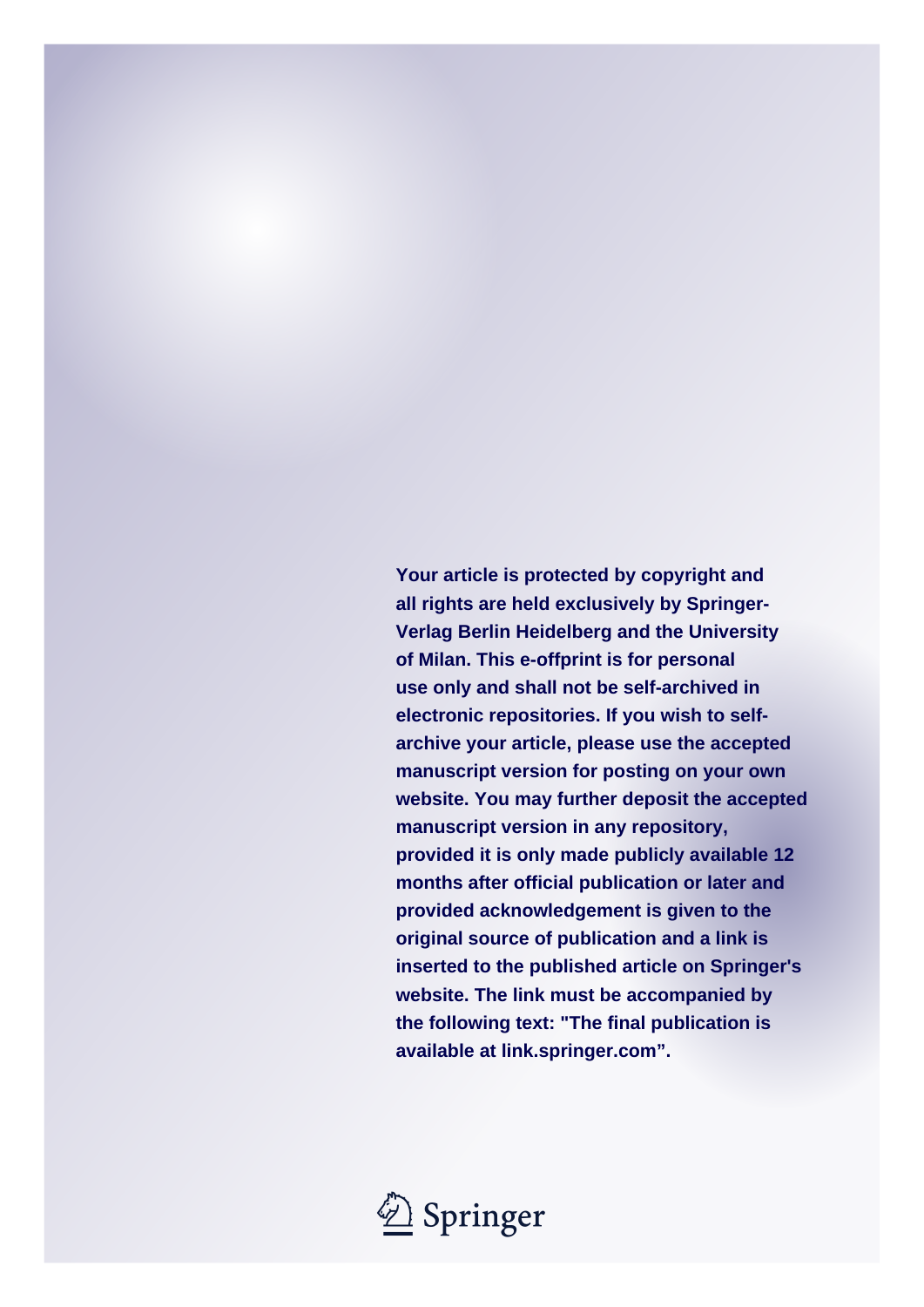ORIGINAL ARTICLE

# Diversity and phylogeny of soybean rhizobia in central India

Parveen Ghazi Ansari · Desiraju Lakshmi Narsimha Rao · Kamal Krishna Pal

Received: 27 August 2013 /Accepted: 25 December 2013  $\oslash$  Springer-Verlag Berlin Heidelberg and the University of Milan 2014

Abstract Soybean is the most important crop legume with the highest share of biological nitrogen fixation among cultivated legumes. During the early years following the introduction of soybean cultivation in India, the effects of rhizobial inoculation were impressive, but they have declined over time due to naturalization of the introduced strains. We have characterized the diversity of soybean rhizobia, mainly those from central India, for phenotypic features, such as utilization of carbon sources and intrinsic resistance to antibiotics. The PCR-amplified 16S rRNA gene products of the strains were sequenced to study genetic diversity and phylogenetic relationships. We found that the rhizobia comprised both slow and fast growers, with the former having a higher Shannon–Weiner Diversity Index (H=2.93 and 3.00 for carbon utilization and intrinsic antibiotic resistance, respectively) than the latter  $(H=2.62$  and 1.90, respectively). There were two 16S rRNA sequence types among the slow growers—Bradyrhizobium spp. (99.4–99.8 % sequence homology) and Rhizobium *radiobacter* (96.1–99.7 %). In contrast, the fast growing strains belonged exclusively to R. radiobacter (98.9– 99.7 %). Bradyrhizobium japonicum strain USDA 110, which was originally introduced on a large scale in Indian soils more than four decades ago, shared 34–81 % phenotypic and 63– 83 % genotypic similarity with the other Indian rhizobial isolates characterized. There was conservation of 16S rRNA gene sequences among rhizobia in various soybean-growing

Electronic supplementary material The online version of this article (doi[:10.1007/s13213-013-0799-2](http://dx.doi.org/10.1007/s13213-013-0799-2)) contains supplementary material, which is available to authorized users.

P. G. Ansari  $\cdot$  D. L. N. Rao ( $\boxtimes$ ) Indian Institute of Soil Science, Nabi Bagh, Bhopal 462038, Madhya Pradesh, India e-mail: dlnrao@iiss.res.in

K. K. Pal Directorate of Groundnut Research, Junagadh 362001, Gujarat, India areas and the evolution of native rhizobial strains among slow and fast growers. These results on the biodiversity of soybean rhizobia are important for strain selection, which is crucial for the design of successful inoculation programs.

Keywords Bradyrhizobium . Bioinoculants . Carbon utilization . Central India . Intrinsic antibiotic resistance . Microbial ecology

# Introduction

Soybean is the most important legume crop since it fixes 16 Tg of atmospheric nitrogen each year, which represents nearly 77 % of the nitrogen biologically fixed by crop legumes (Herridge et al. [2008](#page-14-0)). Most of the soybean cultivation in India is concentrated in about 10.3 million ha in central and western India, an area of predominantly Vertisol soils. The large-scale cultivation of soybean in India began in the late 1960s with the use of inoculants prepared from Bradyrhizobium japonicum cultures imported from USA. Several acclimatized strains derived from the imported strains were subsequently used for the production of inoculants. The effects of inoculation during the early years of soybean cultivation were very convincing (Dube [1975](#page-14-0)), but the response gradually declined over time (Rawat et al. [2008](#page-14-0)). Hungria and Vargas [\(2000\)](#page-14-0) observed a similar declining trend of response to introduced rhizobial strains in Brazil and attributed this to the naturalization (evolution of native or indigenous strains) of the introduced strains—namely, the indigenously adapted rhizobia were more competitive in terms of nodulation occupancy than the introduced strains.

Soybean has been reported to be nodulated worldwide by the slow-growing Bradyrhizobium japonicum strains. It has also been reported to be nodulated by the extra-slow-growing B. liaoningense and fast-growing Sinorhizobium fredii strains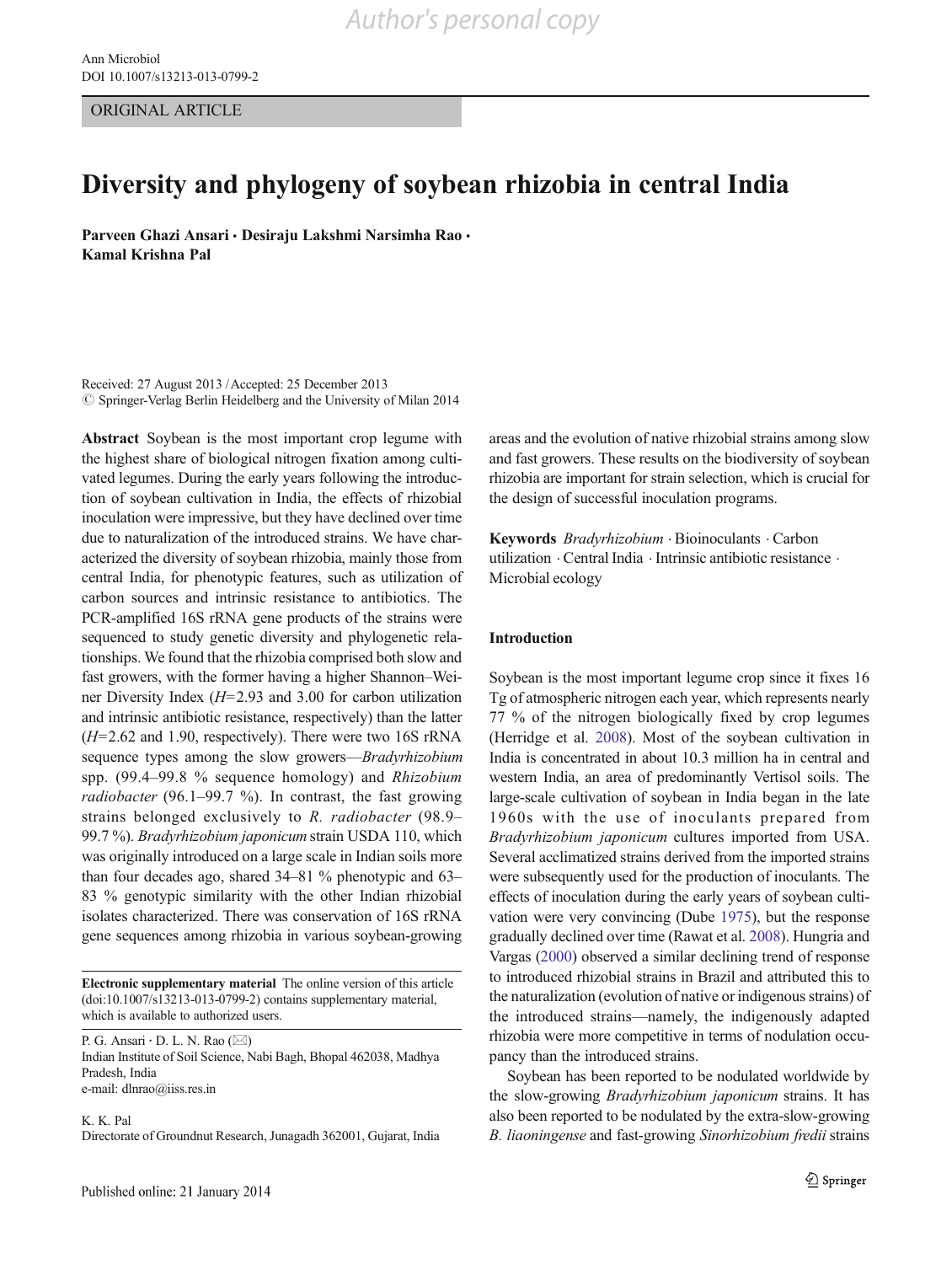<span id="page-3-0"></span>in China (Xu et al. [1995;](#page-14-0) Li et al. [2011;](#page-14-0) Zhang et al. [2011\)](#page-14-0). Nodulation of soybean by fast-growing rhizobia has also been reported by Hungria et al. [\(2001\)](#page-14-0) in Brazil and Sharma et al. [\(2010\)](#page-14-0) in central India. Chen et al. ([2002](#page-13-0)) isolated native strains of soybean rhizobia in Paraguay that resembled Agrobacterium sp. and which were effective in nodulating soybean. Sullivan et al. [\(1996\)](#page-14-0) and Santos et al. [\(1999\)](#page-14-0) concluded that large diversities of soybean rhizobia (in countries where soybean was an exotic crop) might have arisen due to the transfer of symbiotic genes from the strains used in the introduced inoculants to the indigenous non-symbiotic rhizobia. Consequently, the rhizobial population structure in soils is an ultimate resultant of not only the selection imposed by the host plant and the environmental factors, but also the genetic interactions among the introduced and native rhizobia. A comprehensive knowledge of the biodiversity of rhizobia in soils is thus important for strain selection in inoculant programs.

In a review on rhizobial diversity, Lindstrom et al. [\(2010\)](#page-14-0) concluded that while intensive research on the molecular diversity of rhizobia has been carried out, there have as yet been no attempts to link this knowledge to the more practical agronomic requirement of searching for strains of rhizobia that are more competitive when used as inoculants. This is especially true in situations where there is extensive adaptation of introduced rhizobia to the local conditions that lead to the evolution of native rhizobia. Several reports on the molecular diversity and biogeography of soybean rhizobia have recently been published (Vinuesa et al. [2008](#page-14-0); Li et al. [2011](#page-14-0); Zhang et al. [2011;](#page-14-0) Adhikari et al. [2012](#page-13-0); Qi et al. [2012](#page-14-0)), including a report on soybean rhizobia in Indian soils (Appunu et al. [2008\)](#page-13-0). Surveys carried out by the All India Network Project on Biofertilizers of the Indian Council of Agricultural Research on soybean rhizobia in central India during 2002–2007 (Saxena et al., personal communication) found that about 85 % of the isolates contained the 900-bp  $RS\alpha$  gene fragment, indicating the predominance of the slowgrowing B. japonicum group. Studies by Appunu et al. [\(2008\)](#page-13-0) revealed eight haplotypes of soybean bradyrhizobia in India based on PCR-restriction fragment length polymorphism (RFLP) analysis of 16S rRNA and intergenic spacer (IGS) region between 16S and 23S rRNA. These authors found that genetic diversity was conserved across regions and was wider than expected. Sequence analysis of the IGS region and four other functional genes, including nifH, revealed three groups of rhizobia, Bradyrhizobium liaoningense, B. yuanmingense and a third group different from other described species but with the same symbiotic genotype as *B*. *liaoningense* and B. japonicum bv. glycinearum (Appunu et al. [2008](#page-13-0)).

In earlier studies on soybean rhizobia in Indian soils including those in Vertisols (Annapurna et al. [2007;](#page-13-0) Sharma et al. [2010\)](#page-14-0) the sequences of the 16S rRNA gene were not reported, and in the study of Appunu et al. ([2008](#page-13-0)), phenotypic diversity was not studied. The study reported here is the first to focus on the genetic diversity of soybean rhizobia based on both 16S rRNA gene sequences and phenotypic diversity. Also, in none of the previous studies was there an attempt to distinguish the native adapted, slow- and fast-growing rhizobia from the slow-growing strains introduced in the 1960s from the USA. Since the originally introduced slowgrowing strains of B. japonicum and the native slow- and fastgrowing Indian strains have all interacted with the soybean host plants for several decades during cultivation in the same geographical region of central India, we expected that there would be varying degrees of homology between these strains, which has important implications when selecting rhizobial strains for inoculant production for soybean. Therefore, the objectives of our study were to assess the characteristics of native soybean rhizobia in the Vertisols of central India in terms of catabolic versatility, intrinsic antibiotic resistance (IAR) and 16S rRNA gene homology and to compare these characteristics with those of the originally introduced strains from the U.S. Department of Agriculture (USDA) collection in order to understand the variations and nature and extent of soybean rhizobial diversity.

## Materials and methods

#### Soil and nodule samples

Root nodules were sampled from healthy soybean plants grown in experimental and farmers' fields in Vertisols in Madhya Pradesh, central India (Table [1](#page-4-0); Fig. [1](#page-5-0)) and stored at 4 °C. Soil samples (depth 0–15 cm) were air-dried and ground to pass through a 2-mm sieve for determination of pH and electrical conductivity (in 1:2 soil:water). Organic carbon was determined by the Walkley–Black method (Hesse [1971\)](#page-14-0). Soil samples were also taken from other traditional soybeangrowing areas belonging to Vertisols and other soil orders in India, including those from the experimental farms of G. B. Pant University of Agriculture and Technology (GBPUAT; Pantnagar, North India) and Marathwada Agricultural University (MAU; Parbhani, Western India), and from some nontraditional areas, such as the experimental farms of Punjab Agricultural University (PAU; Ludhiana) and Himachal Pradesh Krishi Vishwavidyalaya (HPKV; Palampur), both in northern India. At these four sites, soil was sampled between soybean plants and used to isolate rhizobia using soybean as 'trap plants'. These soils were chosen in diverse geographical regions within a specific context of very early introduction (Palampur, Himachal Pradesh; acid Alfisol), early introduction (Pantnagar, Uttarakhand; Mollisol) and recent introduction (Parbhani, Maharashtra; Vertisol) of soybean cultivation.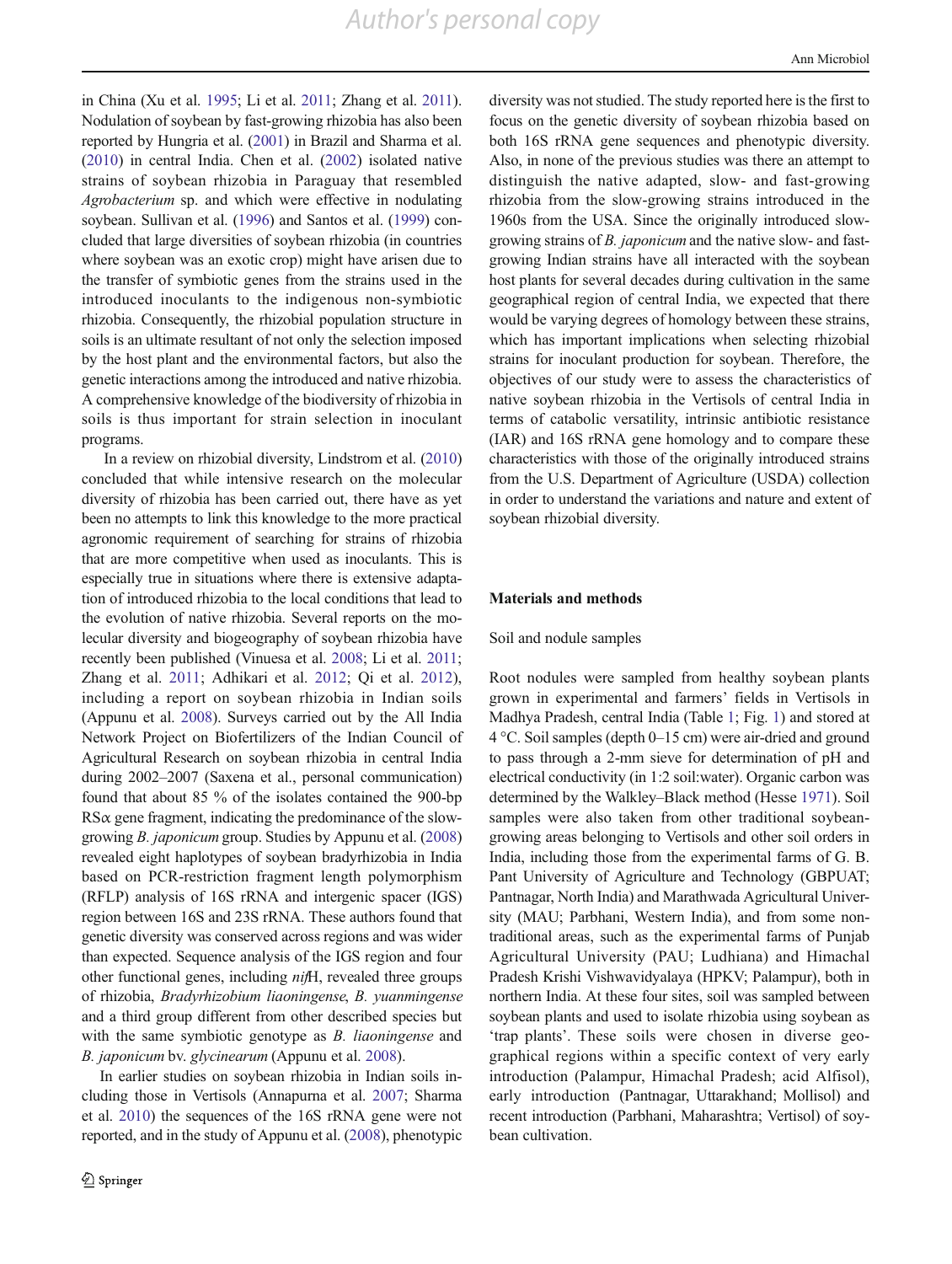#### <span id="page-4-0"></span>Ann Microbiol

#### Table 1 Location and salient soil properties (depth  $0-15$  cm)<sup>a</sup> of the soybean rhizobial isolation sites

| Strain                     | District           | Farm/village                                                                | pH  | Electrical<br>conductivity (mS/cm) | Organic carbon<br>content $(\% )$ |
|----------------------------|--------------------|-----------------------------------------------------------------------------|-----|------------------------------------|-----------------------------------|
| Central India              |                    |                                                                             |     |                                    |                                   |
| R1                         | Bhopal             | IISS general farm, Bhopal                                                   | 7.8 | 0.24                               | 0.39                              |
| R2                         | Rajgarh            | Farmer field, Geelakhedi, Narsinghgarh                                      | 7.7 | 0.85                               | 0.77                              |
| R <sub>3</sub>             | Anuppur            | Deptt. Agric. farm, Pondi, Pushprajgarh                                     | 6.8 | 0.38                               | 0.69                              |
| R <sub>4</sub>             | Betul              | KVK farm, Betul Bazaar                                                      | 6.8 | 0.36                               | 0.39                              |
| R <sub>5</sub>             | Betul              | Beej Nigam farm, Betul Bazaar.                                              | 7.0 | 0.52                               | 0.40                              |
| R <sub>6</sub>             | Chhattarpur        | Farmer field, Rajnagar                                                      | 7.9 | 0.17                               | 0.55                              |
| R7                         | Chhattarpur        | Farmer field, Brijpura                                                      | 7.4 | 0.20                               | 0.78                              |
| R8                         | Chhindwara         | ZARS farm, Chhindwara                                                       | 6.4 | 0.23                               | 0.97                              |
| R <sub>9</sub>             | Dewas              | Farmer field, Bherua, Tonk Khurd                                            | 7.4 | 0.10                               | 0.42                              |
| R10                        | Dhar               | Farmer field, Delmi                                                         | 8.1 | 0.19                               | 0.73                              |
| R11                        | Dhar               | Farmer field, Delmi                                                         | 7.9 | 0.14                               | 0.64                              |
| R <sub>12</sub>            | Harda              | Farmer field, Pidagaon                                                      | 7.9 | 0.16                               | 0.68                              |
| R13                        | Indore             | Farmer field, Keshati, Agra/Sanver, Depalpur                                | 7.1 | 0.10                               | 0.65                              |
| R14                        | Narsinghpur        | Farmer field, Choti Barman, Kareli                                          | 8.2 | 0.15                               | 0.76                              |
| R15                        | Rajgarh            | Farmer field, Geelakhedi, Narsinghgarh                                      | 7.8 | 0.13                               | 0.88                              |
| R <sub>16</sub>            | Rajgarh            | Farmer field, Geelakhedi, Narsinghgarh                                      | 7.7 | 0.14                               | 0.89                              |
| R17                        | Rajgarh            | Farmer field, Geelakhedi, Narsinghgarh                                      | 7.8 | 0.15                               | 0.72                              |
| <b>R18</b>                 | Seoni              | Beej Nigam farm, Sikara, Lakhnadon                                          | 7.3 | 0.26                               | 0.80                              |
| R <sub>19</sub>            | Tikamgarh          | Agric. College and Farmer field, Tikamgarh,<br>Chandrapur/Tikamgarh, Orchha | 7.5 | 0.20                               | 0.59                              |
| R <sub>20</sub>            | Vidisha            | Farmer field, Rangai, Vidisha                                               | 7.7 | 0.22                               | 1.16                              |
| R21<br>R <sub>22</sub>     | Dhar<br>Dhar       | Farmer field, Betma, Dhar<br>Farmer field, Betma, Dhar                      | 8.1 | ND                                 | 0.44                              |
| R <sub>23</sub>            | Dhar               | Farmer field, Utavad, Dhar                                                  |     |                                    |                                   |
| R24<br>R <sub>25</sub>     | Sehore<br>Sehore   | Farmer field, Daulatpur, Sehore<br>Farmer field, Daulatpur, Sehore          | 7.8 | ND                                 | 0.64                              |
| R <sub>26</sub>            | Sehore             | MP Oil Fed Centre, Amlah, Sehore                                            |     |                                    |                                   |
| R33<br>R34                 | Vidisha<br>Vidisha | Farmer field, Sanchi, Vidisha                                               | 7.9 | 0.66                               | 1.04                              |
| R35                        | Vidisha            |                                                                             |     |                                    |                                   |
| R <sub>36</sub>            | Vidisha            |                                                                             |     |                                    |                                   |
| Rest of India <sup>b</sup> |                    |                                                                             |     |                                    |                                   |
| <b>R50</b>                 | Parbhani           | MAU farm, Parbhani                                                          | 7.7 | 0.87                               | 1.19                              |
| R51                        | Pantnagar          | GBPUAT farm, Pantnagar                                                      | 8.1 | 0.48                               | 0.38                              |
| R52                        | Palampur           | HPKV farm, Palampur                                                         | 5.1 | 0.44                               | 1.16                              |
| R <sub>53</sub>            | Ludhiana           | PAU farm, Ludhiana                                                          | 8.0 | 0.61                               | 0.39                              |

ND Not determined

Strains R21–R26 were obtained from the Directorate of Soybean Research, Indore; see ESM 1 for original strain codes

<sup>a</sup> Soil properties of pooled samples for strains R21-R26 are from Sharma et al. ([2010](#page-14-0))

<sup>b</sup> See text in section [Soil and nodule samples](#page-3-0) for definition of the farm abbreviations

# Rhizobial strains

Healthy pink nodules were surface sterilized, and rhizobia were isolated in Congo-red yeast extract medium and characterized by morphological, physiological and nodulation tests as per standard procedures (Vincent [1970](#page-14-0)). Soybean isolates R1, R2 and R32–R36) are from the IISS culture collection, isolates R3–R20 are from the AICRP-BNF survey collection at Jawaharlal Nehru Krishi Vishwavidyalaya, Jabalpur, isolates R21–R26 are from the Directorate of Soybean Research,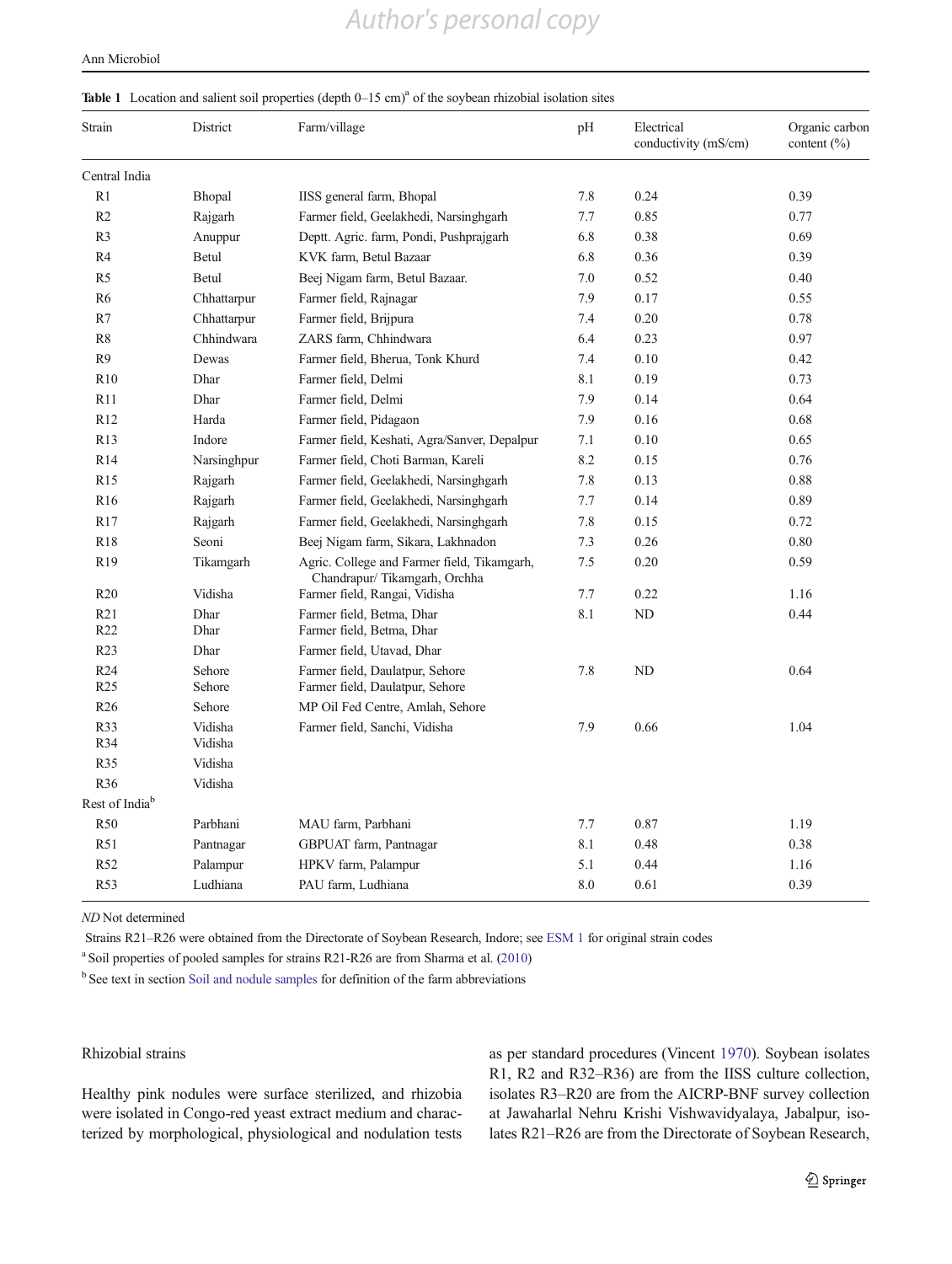*Author's personal copy*

Ann Microbiol

<span id="page-5-0"></span>

Fig. 1 Map showing the locations of rhizobia sampling in Madhya Pradesh, central India. Numbers in parenthesis Strain numbers: 1 Bhopal (R1), 2Rajgarh (R2, R15, R16, R17), 3Anuppur (R3), 4Betul (R4, R5), 5 Chhattarpur (R6), 6Chhattarpur (R7), 7Chhindwara (R8), 8Dewas (R9),

9 Dhar (R10, R11), 10 Harda (R12), 11 Indore (R13), 12 Narsinghpur (R14), 13 Seoni (R18), 14Tikamgarh (R19), 15 Vidisha (R20, R33, R34, R35, R36), 16Dhar (R21, R22), 17Dhar (R23), 18Sehore (R24, R25), 19 Sehore (R26)

Indore, isolates R30–R31 were isolated from a commercial liquid inoculant, R32 is a re-isolate from a commercial inoculant after plant passage and isolates R50–53 are isolates from soils. Reference strains Bradyrhizobium japonicum USDA 110 (R27), B. japonicum USDA 122 (R28) and B. elkanii USDA 31 (R29) were also included in our analysis. Working stocks of the cultures were maintained on agar slopes at 4 °C; for long-term preservation, the isolates were maintained as glycerol stocks at −20 °C.

## Phenotypic diversity

#### Utilization of carbon sources

The Hi-Carbohydrate kit (Hi Media Laboratories, Mumbai, India), a standardized colorimetric identification system with 35 carbohydrate utilization tests pre-dispensed in wells in three aseptically sealed units, was used to analyze the carbon sources. Each unit of this kit has 12 wells containing agar growth medium, with a different carbon source in each well, and one control. The tests are based on the principle of pH change and substrate utilization, and scored as positive or negative based on the results as defined on the interpretation chart. The carbon sources were monosaccharides and their derivatives (adonitol, L-arabinose, D-arabinose, dextrose, dulcitol, fructose, galactose, glucosamine, glycerol, α- methyl-D- glucoside, inositol, mannose, mannitol, α-methyl-D-mannoside, rhamnose, ribose, sorbose, sorbitol, xylose, xylitol), disaccharides and their derivatives [cellobiose, lactose, maltose, melibiose, ortho-nitrophenyl-galactoside (ONPG), salicin, sucrose, trehalose], trisaccharides and their derivatives (melezitose, raffinose), polysaccharides (inulin) and some others (sodium gluconate, esculin, citrate, malonate). A 5-μl sample of each rhizobial culture suspension (OD 0.5 at 620 nm) was inoculated into each well, and the units were incubated at 28 °C for 48 h. Changes in color were taken as indicating a positive result for utilization: for the carbohydrate fermentation test, from red to yellow; for ONPG, from colorless to yellow; for esculin, from cream to black; for citrate, from yellowish green to blue; for malonate, from light green to blue.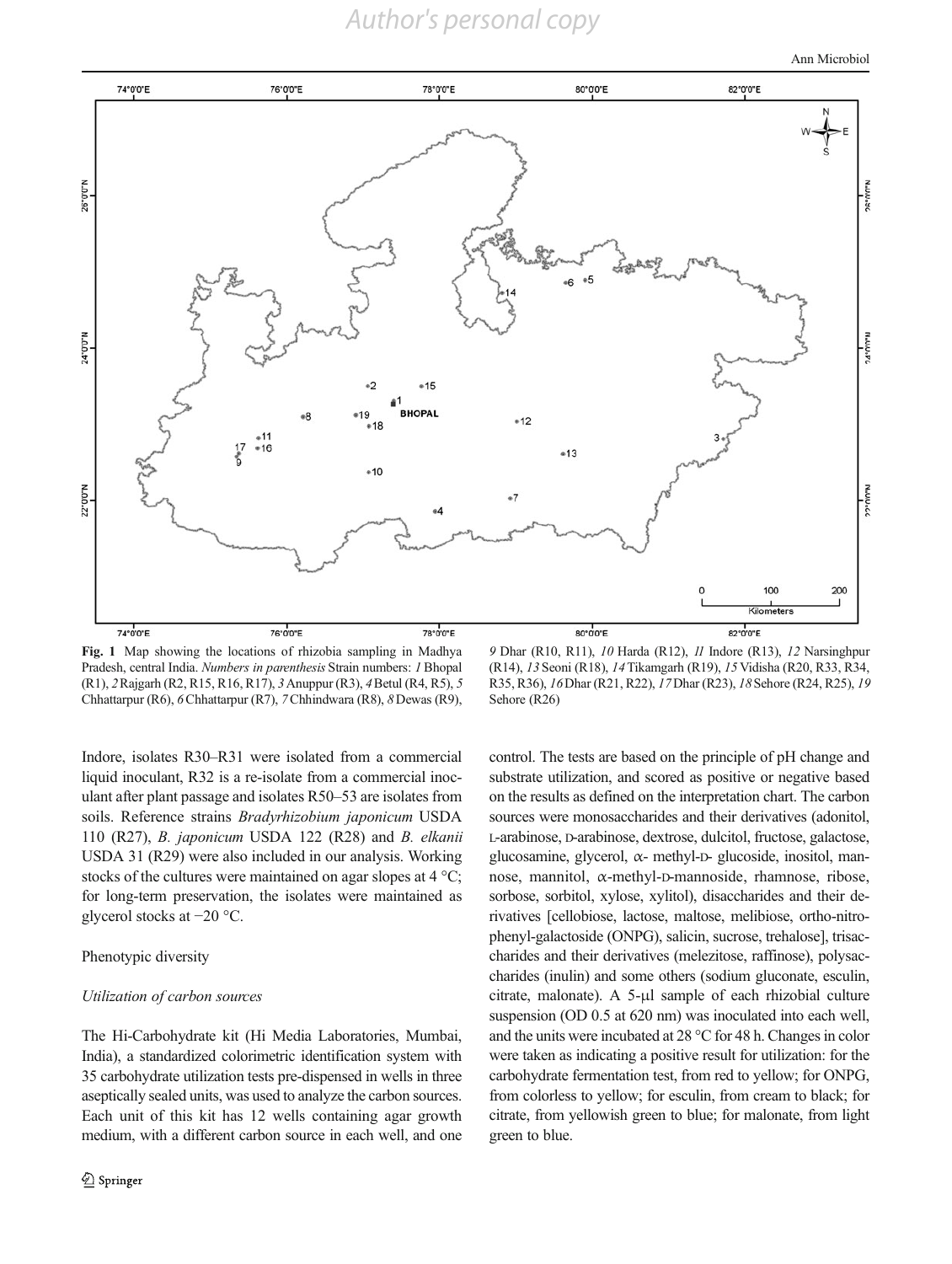#### <span id="page-6-0"></span>Intrinsic antibiotic resistance

Nineteen antibiotics of different groups were tested: ß-lactams (ampicillin 10 μg, carbenicillin 100 μg); aminoglycosides (streptomycin 25 μg, kanamycin 30 μg, gentamicin 10 μg, neomycin 30 μg, amikacin 30 μg, novobiocin 30 μg); tetracyclines (tetracycline 30 μg); macrolides (erythromycin 15 μg); polypeptides (polymyxin B 300 units); rifamycin (rifampicin 5 μg); glycopeptides (vancomycin 30 μg); quinolones (ciprofloxacin 5 μg, nalidixic acid 30 μg); sulfonamides (trimethoprim 5 μg); aminocyclitol (spectinomycin 100 μg); others (chloramphenicol 30 μg, co-trimoxazole 25 μg). Twenty-four-hour-old cultures of Rhizobium were used to make bacterial lawns on yeast extract-mannitol agar medium in plates. Impregnated antibiotic discs (Hi Media Laboratories) were pressed onto the agar surface. The petri plates were incubated at 28 ° C, and the clearing zone around the discs (2–5 days incubation for fast growers and 7–10 days for slow growers) were measured using the Hi-Antibiotic zone scale supplied by the manufacturer.

#### Diversity indices

Two indices of species richness were calculated: Margalef's Index  $[D_{\text{Mg}}=(S-1)/\ln N]$  and Menhinick's Index  $(D_{\text{Mn}}=$  $S/N$ ; Whittaker [1977](#page-14-0)) where S=number of different species (i.e. no. of different carbon utilization or antibiotic resistance patterns) and  $N$ =total number of individuals in the sample (i.e. total isolates screened). The Shannon–Weiner Diversity Index (H) was calculated as:

$$
H=-\sum_{i=1}^s\left(P_i^*lnP_i\right)
$$

where  $p_i$  is the fraction of individuals belonging to the i-th species (Pielou [1969;](#page-14-0) Saeki et al. [2008](#page-14-0)). Evenness (E) is a measure of how similar the abundances of different patterns were among the rhizobial strains sampled. Using species richness  $(S)$  and  $H$ , we computed the evenness  $(E)$  of carbon utilization and antibiotic resistance as:  $E = H/\ln(S)$ .

# Cluster analysis

The data on carbon utilization (35 sources) by the rhizobial strains were used for the cluster analysis. A binary matrix was constructed where 0 denotes inability and 1 denotes ability to catabolize a particular source. Similarly, the IAR (19 antibiotics) of the rhizobial strains was also used to assess diversity, with 0 denoting sensitivity and 1 denoting resistance to a particular antibiotic. The data were analyzed using the SIMQUAL (Similarity for Qualitative data) subroutine of NTSYS (Numerical Taxonomic and Multivariate Analysis System). The isolates were grouped by the unweighted paired group method using arithmetic means (UPGMA) and depicted in a dendrogram. The data on IAR and carbon utilization were combined in a final matrix containing all 54 datasets (35 carbon sources, 19 antibiotics), and similarity was analyzed to construct a combined dendrogram.

#### Genotypic diversity

In the analysis of genotypic diversity we selected a subsample of 17 strains from among all of the slow- and fastgrowing strains to represent various growing zones in Madhya Pradesh and in the rest of India (10 fast growing and seven slow growing; 14 from central India, two from the rest of India and one reference strain) (Table [1\)](#page-4-0).

#### 16S rRNA gene analysis

Genomic DNA was isolated from exponentially growing cultures of the rhizobia using a genomic DNA isolation kit (Axygen Scientific Inc., Union City, CA). PCR amplification was performed in a thermal cycler (Eppendorf Master Cycler Gradient; Eppendorf, Hamburg, Germany) in 25-μl reaction mixtures containing 2.5 μl of  $10\times$  buffer, 1.5 μl of 25 mM MgCl<sub>2</sub>, 2.5 μl of 2 mM dNTPs, 13.55 μl PCR water, 1.0 μl of forward primer (100 pmol) 8F (5′-AGA GTT TGATCC TGG CTC AG-3'), 1.0 μl of reverse primer (100 μl) 1492R (5'-ACG GCT ACC TTG TTA CGA CTT-3′), 0.1 μl RNAase  $5U/\mu$ l, 0.3  $\mu$ l Taq-DNA polymerase ( $5U/\mu$ l) and 2.55  $\mu$ l of bacterial DNA. The temperature and cycling conditions used were one cycle at 95 °C for 5 min; 35 cycles at 94 °C for 1 min, 53.9 °C for 1 min and 72 °C for 2 min), with a final extension at 72 °C for 10 min. The PCR products and their concentrations were verified by electrophoresis of a 5-μl sample of each product on a 1 % agarose gel and staining with ethidium bromide. A molecular mass marker was included to estimate the length of the amplicons. The amplified products of the near full-length sequences were purified using a PCR purification kit of Promega (Madison, WI) and custom sequenced using the BDT v3.1 Cycle Sequencing kit on an ABI 3,730×l Genetic Analyzer (Applied Biosystems, Foster City) at Xcelris Labs Ltd., Ahmedabad, Gujarat, India.

#### Genbank accession numbers

The 16S rRNA gene sequences of the rhizobial strains were deposited in the National Center for Biotechnology Information (NCBI) GenBank database and accession number obtained (Table [1](#page-4-0)). Nearest identities of the strains were obtained by comparing sequences of the isolated 16S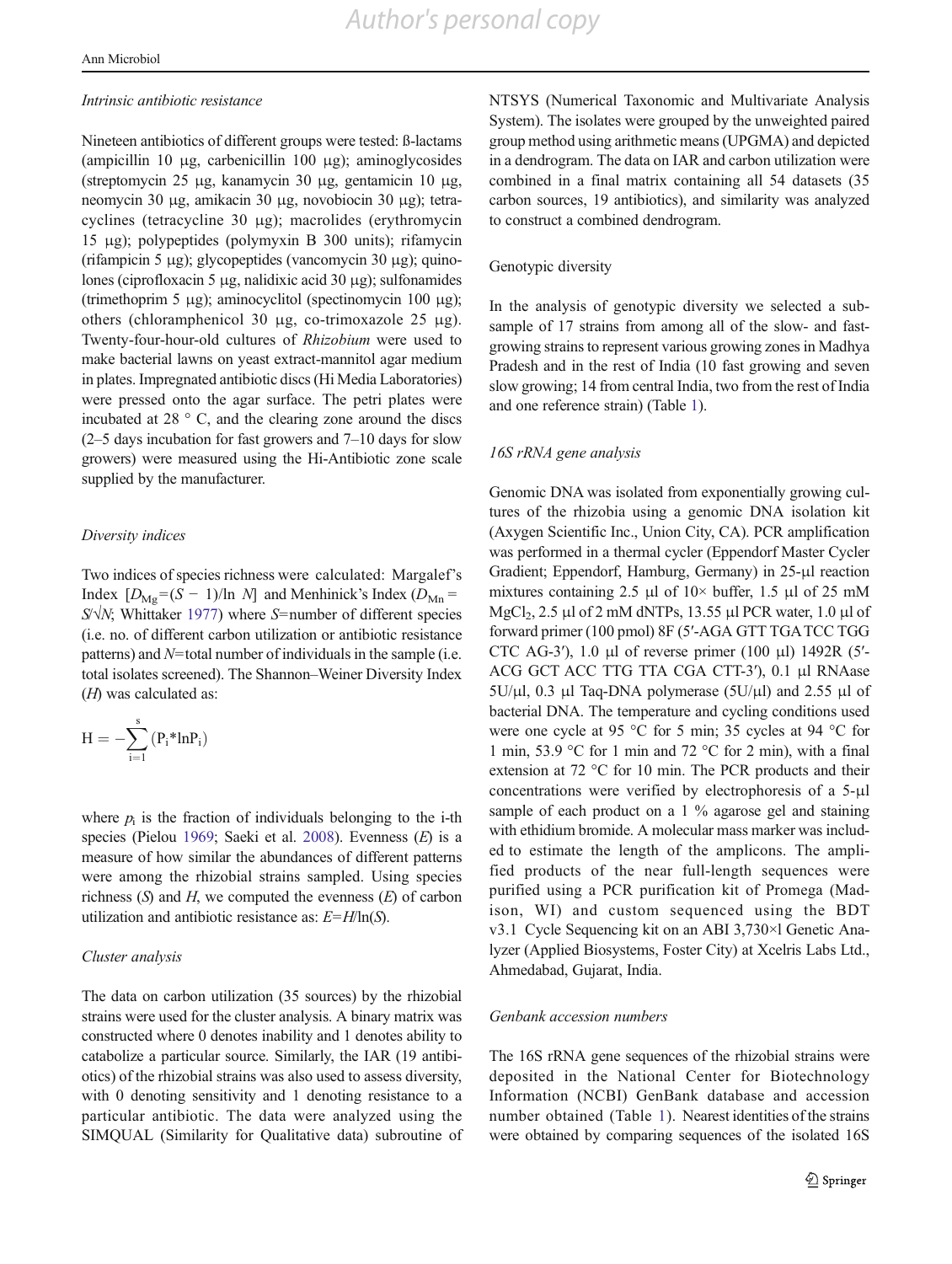rRNA gene with available sequences in GenBank ([http://](http://www.ncbi.nlm.nih.gov/) [www.ncbi.nlm.nih.gov/\)](http://www.ncbi.nlm.nih.gov/) using the BLASTn program.

# Phylogenetic analysis

The 16S rRNA gene sequences of the isolated strains and the sequence of the reference strains in GenBank were aligned using Molecular Evolutionary Genetics Analysis software (MEGA, ver. 5.0). A phylogenetic tree was constructed by the neighbor-joining method using Kimura's two-parameter model. Confidence in the nodes was assessed using bootstrap proportions (500 replicates). For relating the 16S rRNA gene sequences, we included the sequences of another 17 reference strains of rhizobia in the analysis. These latter strains were representatives of the genera Agrobacterium, Bradyrhizobium, Mesorhizobium, Rhizobium and Sinorhizobium.

#### Divergence analysis

The on-line software of Chun et al. [\(2007](#page-13-0)) was used to match each 16S rRNA gene sequence of the 17 soybean rhizobial strains with type strains of Rhizobium radiobacter, Bradyrhizobium japonicum, B. liaoningense, B. yuanmingense, B. elkanii, Mesorhizobium ciceri, M. loti, Rhizobium ciceri, R. leguminosarum, R. lupini, R. phaseoli, R. pisi, Sinorhizobium fredii and S. meliloti to determine the level of similarity.

#### **Results**

# Phenotypic diversity

#### Utilization of carbon sources

The morphological, physiological and biochemical traits of the 40 rhizobial strains are given in Electronic Supplementary Material (ESM) 1, and the utilization of carbon sources is presented in ESM 2. About 80 % of the soybean rhizobial strains utilized mannose, L-arabinose, ribose or sucrose while about 45 % utilized esculin. All of the carbon sources tested were utilized by at least one of the rhizobial strains. Among the 20 monosaccharides tested, mannose was utilized by the majority of strains (29), followed by L-arabinose (28) and ribose (27 strains); all the monosaccharides were utilized by at least one the rhizobial strains. Of the eight disaccharides tested, sucrose was utilized by the majority of strains (28) while the others were utilized by at least one other rhizobial strain. Of the five polysaccharides tested, esculin was utilized by the majority of strains (18). Interestingly, there was no rhizobial strain among the 40 tested that could utilize all of the 35 carbohydrate sources. The number of sources utilized by any one strain ranged from 0 to 29 (mean 15). The slow-growing bradyrhizobia had greater catabolic versatility since they utilized

all of the 35 carbohydrate sources while the fast-growing rhizobia utilized only 30 sources. The fast growers could not utilize xylitol,  $\alpha$ -methyl-D-mannoside, sorbose and sodium gluconate. The better utilization of trehalose and raffinose by fast growers compared to slow growers (87 vs. 73 % and 35 vs. 30 %, respectively) coupled with the poorer ability of fast growers to utilize glucosamine [33 vs. 75 % (slow growers)] distinguished the fast growers from the slow growers.

#### Intrinsic antibiotic resistance

Of the 20 slow-growing bradyrhizobia, 15 were resistant to trimethoprim, 16 to nalidixic acid, 13 to polymyxin B, 14 to vancomycin and nine to novobiocin (ESM 3). Of the 15 fastgrowing rhizobia, ten were resistant to trimethoprim, nine to nalidixic acid and eight to novobiocin. These results indicate that the slow growers were more resistant to antibiotics. Both slowand fast-growing rhizobia showed maximum resistance to nalidixic acid and trimethoprim (slow-growing rhizobia: 80 % and 75 %, respectively; fast-growing rhizobia: 60 and 67 %, respectively). All of the slow- and fast-growing rhizobia were sensitive to gentamycin and tetracycline, and the slow-growing rhizobia were also sensitive to spectinomycin. Compared to the slow growers, the fast growers were more sensitive to seven antibiotics, namely, gentamycin, amikacin, neomycin, tetracycline, kanamycin, co-trimoxazole and streptomycin. A larger proportion of slow growers were resistant to vancomycin, polymyxin-B and rifampicin (70, 65 and 55 % respectively) compared to fast growers (13, 7 and 7 %, respectively). There was only one slow-growing strain [R26 from Sehore (Indore 9b)] and two fast-growing strains [R18 from Seoni and R24 from Sehore (Indore 7.1)] that were completely sensitive to all 19 antibiotics. One strain with intermediate growth, R7 from Chattarpur, was completely sensitive to all antibiotics.

#### Diversity indices

As shown in Table [2,](#page-8-0) the Margalef Index of species richness  $(D_{\text{Mg}})$  was slightly higher for all of the Indian strains than for only the central Indian strains (9.07 vs. 8.24 for carbon utilization and 6.80 vs. 5.88 for IAR, respectively). The Menhinick Index of species richness  $(D_{Mn})$  showed a similar trend, being higher for all of the Indian strains than for the central Indian strains only [5.66 vs. 5.29 (carbon utilization) and 4.26 vs. 3.83 (antibiotic resistance), respectively]. Slow growers also showed a higher degree of species richness than fast growers. For carbon utilization, the  $D_{\text{Mg}}$  was 6.00 for slow growers versus 4.80 for fast growers, and the  $D_{\text{Mn}}$  was 4.25 for slow growers versus 3.61 for slow growers. For the IAR, the  $D_{\text{Mg}}$  was 6.34 for slow growers versus 2.95 for fast growers, and the  $D_{\text{Mn}}$  was 4.47 for slow growers versus 2.32 for fast growers. Particularly with respect to IAR, the reduction in the diversity of fast growers was marked.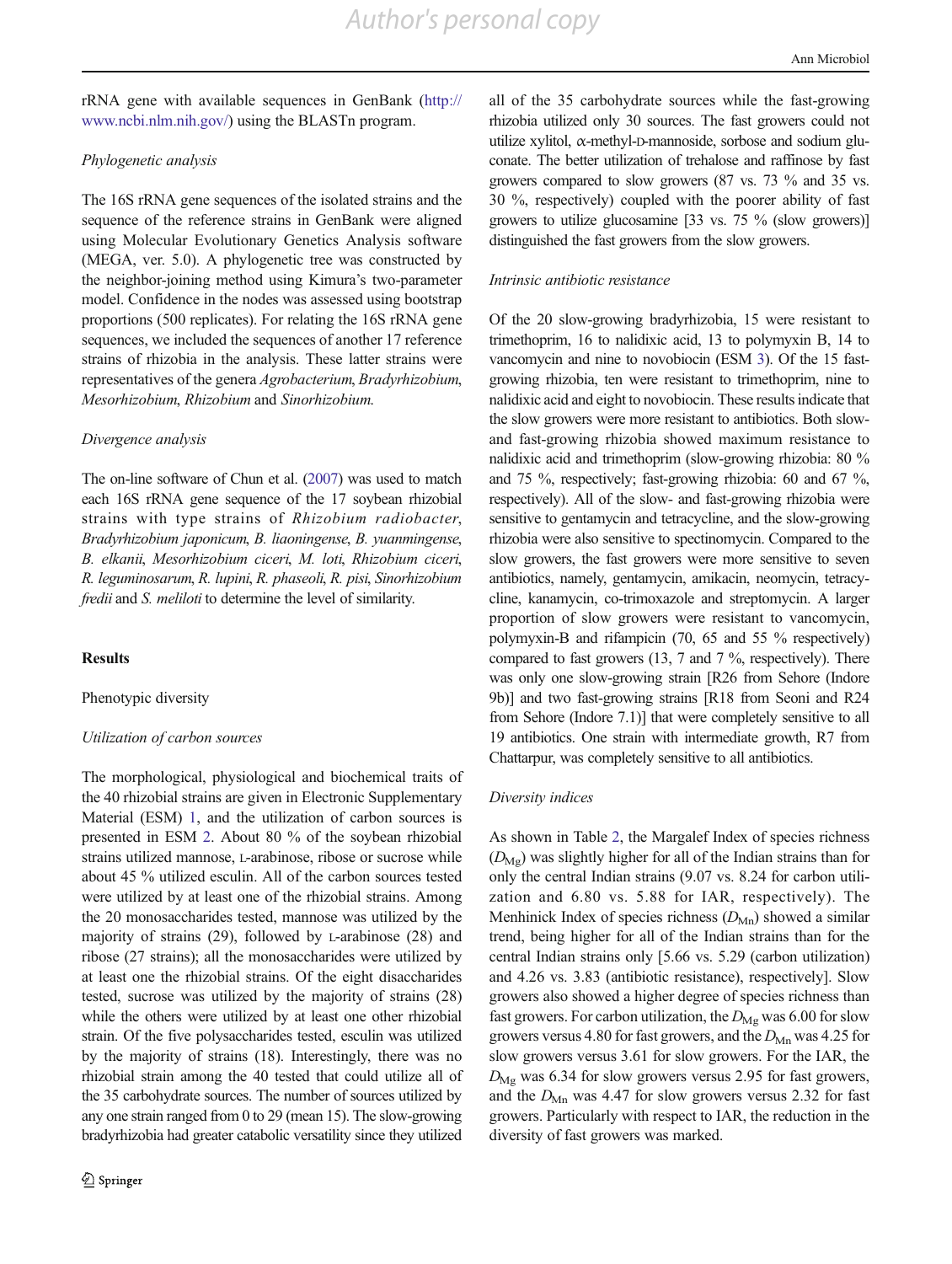| Region and growth rate          | Carbohydrates |              |              |       | Antibiotics |    |                 |              |       |      |
|---------------------------------|---------------|--------------|--------------|-------|-------------|----|-----------------|--------------|-------|------|
|                                 | S             | $D_{\rm Mg}$ | $D_{\rm Mn}$ | E     | Н           | S  | $D_{\text{Mg}}$ | $D_{\rm Mn}$ | E     | H    |
| Region <sup>b</sup>             |               |              |              |       |             |    |                 |              |       |      |
| Strains from central India (30) | 29            | 8.24         | 5.29         | 0.996 | 3.35        | 21 | 5.88            | 3.83         | 0.923 | 2.81 |
| All strains (34)                | 33            | 9.07         | 5.66         | 0.997 | 3.49        | 25 | 6.80            | 4.29         | 0.934 | 3.01 |
| Growth rate                     |               |              |              |       |             |    |                 |              |       |      |
| Slow(20)                        | 19            | 6.00         | 4.25         | 0.994 | 2.93        | 20 | 6.34            | 4.47         | 1.000 | 3.00 |
| Fast $(15)$                     | 14            | 4.80         | 3.61         | 0.991 | 2.62        | 9  | 2.95            | 2.32         | 0.864 | 1.90 |

<span id="page-8-0"></span>Table 2 Species richness, evenness and Shannon–Weiner Diversity Index of soybean rhizobia<sup>5</sup>

<sup>a</sup> Diversity indexes of species richness: Margalef's Index ( $D_{\text{Mg}}$ ); Menhinick's Index ( $D_{\text{Mn}}$ ). S is number of different species (i.e. species richness: no. of different carbon utilization or antibiotic resistance patterns);  $H$  is the Shannon–Weiner Diversity Index;  $E$  is the evenness of carbon utilization and antibiotic resistance. For more detailed description, see section [Diversity indices](#page-6-0)

<sup>b</sup> Number of strains analyzed is given in parenthesis

The Shannon–Weiner Diversity Index (H) of soybean rhizobial strains in central India based on utilization of carbon sources was 3.35 and more discriminatory than that based on IAR, which was 2.81 (Table 2). As expected, H was higher in the strains from all of India (3.49 and 3.01 for carbon utilization and IAR, respectively). The evenness of the rhizobial species strains from central or all of India or in slow and fast growers was similar (0.92–1.00) except in the case of fast growers for IAR where the evenness was clearly lower (0.86) (Table 2).

#### Cluster analysis

The dendrogram of the combined cluster analysis based on IAR and carbon utilization showed five clusters at the 52 % level of similarity (Fig. [2\)](#page-9-0). Cluster 5 at the top contained the majority of the strains (25 of 40). The distribution of these strains was as follows: 19/32 from central India, 4/4 from the rest of India and 2/4 reference strains. All of the strains in this major cluster shared 62 % similarity. Bradyrhizobium japonicum strain USDA 110, the strain originally introduced in Indian soils from the USA, fell in this major cluster and shared 34–81 % similarity with the rest of the Indian isolates (Fig. [2](#page-9-0)). This major cluster included 16 of the 26 strains that were effective in the field screenings for grain yield promotion (data not shown; a strain was considered effective if it increased grain yield by 15 %). Of these 16 effective strains, 13 strains were from central India (two slow growers, one intermediate grower, 10 fast growers), two were from rest of India and one was a reference strain (all slow growing).

These results show that fast growers had a greater similarity among themselves  $(63–88\%)$  than slow growers  $(48–69\%)$ . This difference was also evident from the dendrogram in which the former strains grouped themselves in the upper part of the dendrogram and showed a higher coefficient of similarity than the slow growers that grouped themselves on the lower part of the dendrogram and showed a lower coefficient of similarity. In other words, there was greater diversity among the slow-growing bradyrhizobia (31–52 %) than among the fast-growing rhizobia (12–37 % ).

It is significant that of the 15 fast-growing strains, 13 fell in cluster 5 and one strain (R20) was a nearest neighbor in cluster 4; the only exception was strain R18 which fell in cluster 1 at the bottom of the dendrogram. It is also significant that of the five strains which showed intermediate growth, four fell in this cluster and another strain with intermediate growth ( R21) was the nearest neighbor in cluster 4. Thus, of the 20 strains that showed either a fast or intermediate growth rate, 19 (95 %) clustered together at the top of the dendrogram. Additionally, within mega cluster 5, there was minor sub-cluster of six soybean rhizobia (R4, R10, R22, R12, R14, R11) that were all fast growing and from in a very intensive soybean growing region of the Malwa plateau and Narmada river valley in central India in a 400-km belt; these six strains shared 88 % similarity. There was also a minor sub-cluster of two slowgrowing strains [R27; USDA 110) and R 29 (USDA 31)] that shared 90 % similarity among themselves. Their nearest neighbors, i.e. R52 (Palampur) and R50 (Pantnagar) were also slow growers, but shared only 72 % similarity.

Interestingly, cluster 3 contained five strains that were all slow-growing. Of these, four are reference strains from the USA that shared 64 % similarity among themselves and 54 % similarity with the fifth strain in the cluster (R2) that was isolated from Geelakhedi village located near Rajgarh in central India. Cluster 2 contained five strains that shared 53 % similarity. Of these, three (R33, 34, 35) were from the same field sampled at the same time in a  $1-m<sup>2</sup>$  area. These strains shared 53 % similarity among themselves. The highest similarity was only 67 % (between R33 and R 35). Cluster 1 contained three strains, namely, R17 (Rajgarh), R18 (Seoni) and R19 (Tikamgarh), which shared 63 % similarity.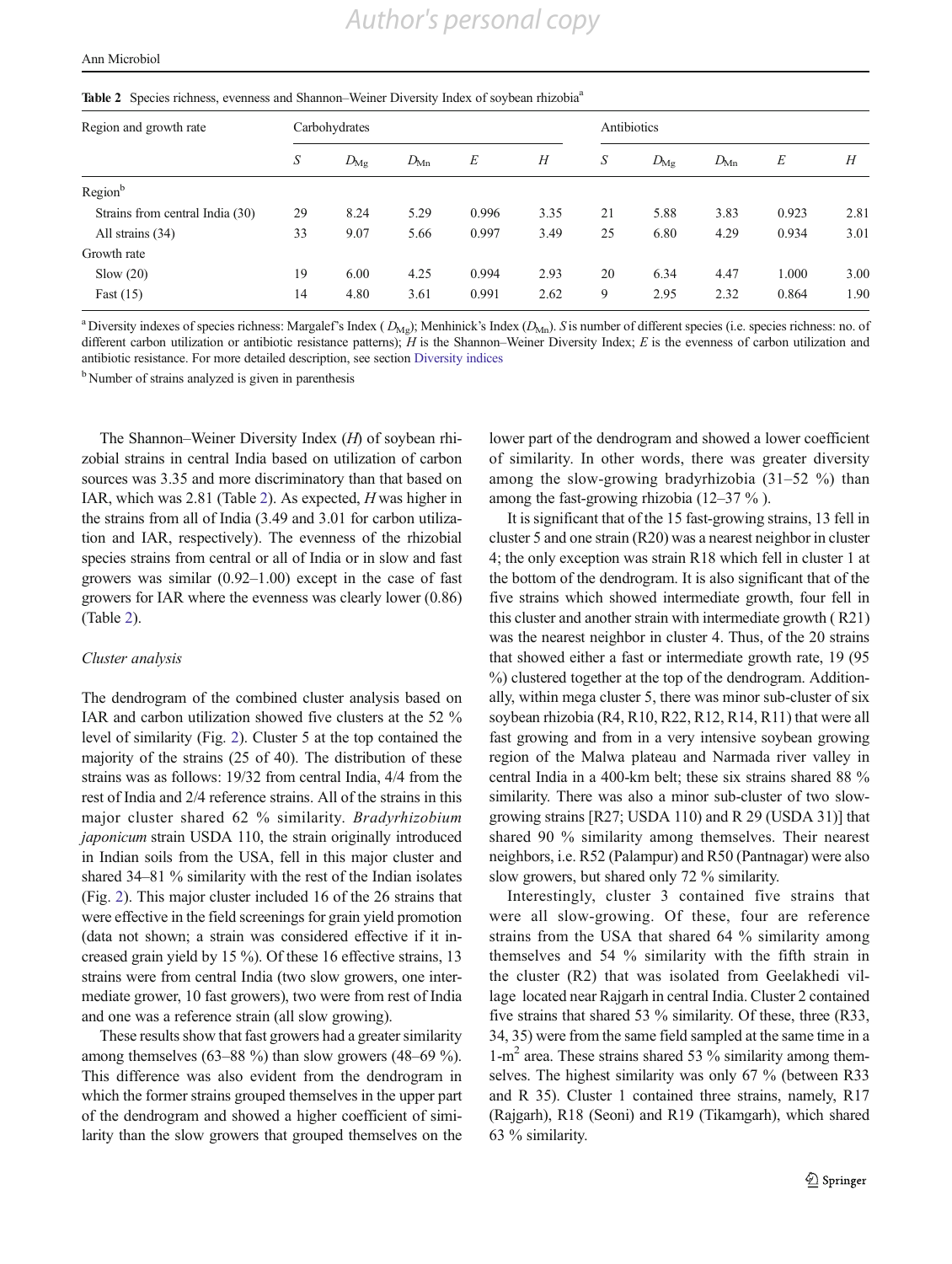Ann Microbiol

<span id="page-9-0"></span>

Fig. 2 Combined cluster diagram of the fast-growing (red font) and slow-growing (green font) soybean rhizobia based on intrinsic antibiotic resistance patterns and utilization of carbohydrates. Breaks in dark-blue vertical line (right) denote the 5 clustersbottom cluster 1,top cluster 2

Genotypic diversity

#### 16S rRNA gene identity

The results of our analyses of the similarity of the 16S rRNA gene sequences of the 17 soybean rhizobial strains of this study with other sequences in Genbank are shown in Tables [3,](#page-10-0) [4](#page-10-0) and [5.](#page-11-0) The slow-growing soybean bradyrhizobial strains tested in our study showed 98.2–99.7 % similarity with the Bradyrhizobium japonicum group (B. japonicum, B. liaoningense, B. yuanmingense) (Table [4](#page-10-0)) and 96.8–97.2 % similarity with *B. elkanii*. However, they showed only 87.7– 89.5 % similarity with Sinorhizobium fredii and Rhizobium radiobacter, which are fast growing, and 88.1–88.9 % with Rhizobium ciceri and Mesorhizobium ciceri, which are of intermediate growth (Table [5](#page-11-0)). The fast-growing soybean rhizobial strains in our study showed 99.1–99.7 % similarity with R. radiobacter(Table [3](#page-10-0)) and 94.8–95.4 % similarity with S. fredii (Table [5](#page-11-0)), both of which are reported to be fast growing. They had 90.1–93.3 % similarity with R. ciceri and M. ciceri, both of which are of intermediate growth, and a low similarity of 85.1– 88.9 % with the slow-growing *B. japonicum* group (Table [5\)](#page-11-0).

#### Cluster analysis

The phylogram of the 16S rRNA gene sequence of 17 soybean rhizobial strains showed that all of these had 63 % similarity among themselves (Fig. [3\)](#page-12-0). Two strains, R5 (Betul) and R12 (Harda), showed a greater similarity (83 and 78 %, respectively) with the originally introduced strain. Thus, Bradyrhizobium japonicum strain USDA 110 shared 63–83 % similarity with the rest of the Indian strains.

Five major clusters were evident in the phylogram (Fig. [3\)](#page-12-0). In agreement with the diversity pattern based on IAR and carbon source utilization, the fast-and slow-growing strains fell in separate clusters which were then followed by clusters which had a mixture of slow- and fast-growing strains. The fast growers grouped themselves in the upper part of the dendrogram in cluster 5 and shared 63 % similarity among themselves. The slow growers grouped in cluster 4 also shared 63 % similarity among themselves. Cluster 5 consisted of four fast-growing strains while cluster 4 comprised two slowgrowing strains. A slow-growing strain from Parbhani in western India (R50) clustered together with B. liaoningense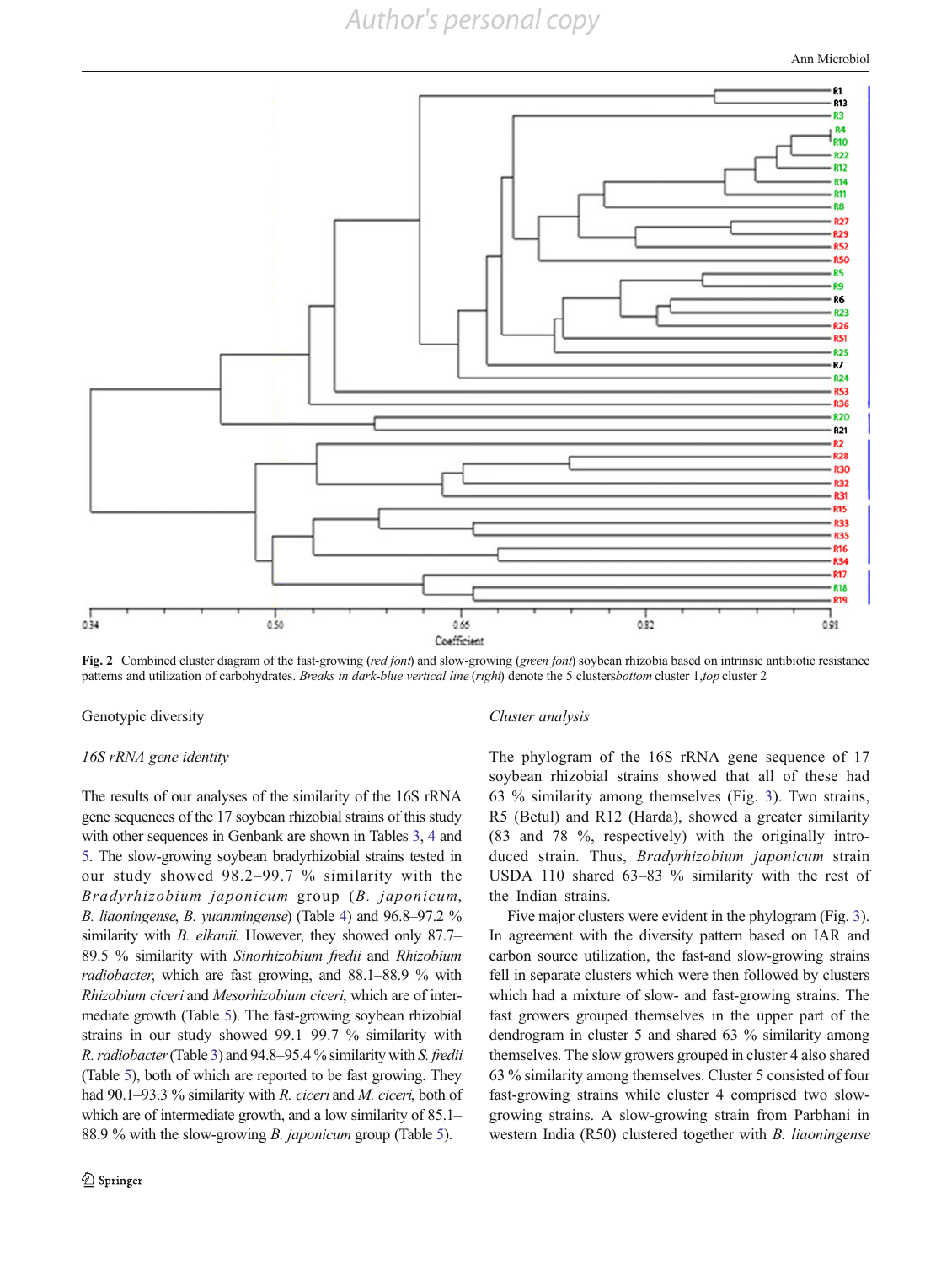#### <span id="page-10-0"></span>Table 3 16S rRNA gene sequence similarity of soybean rhizobial strains and their accession numbers

| Code             | Geographical origin    | Growth<br>rate <sup>a</sup> | Acid<br>production | Strain             | No. of base pairs | GenBank 16S rRNA<br>gene accession number | Pairwise similarity<br>$(EzTaxon)$ $(\%)^b$ |
|------------------|------------------------|-----------------------------|--------------------|--------------------|-------------------|-------------------------------------------|---------------------------------------------|
| R <sub>3</sub>   | Anuppur                | F                           | Acid               | Rhizobium sp.      | 1,452             | JO514071                                  | 99.508                                      |
| R4               | Betul                  | F                           | Acid               | Rhizobium sp.      | 1,456             | JQ514072                                  | 99.297                                      |
| R5               | Betul                  | F                           | Acid               | Rhizobium sp.      | 1,469             | JQ514073                                  | 99.719                                      |
| R8               | Chhindwara             | F                           | Acid               | Rhizobium sp.      | 1,460             | JO514074                                  | 98.946                                      |
| R <sub>9</sub>   | Dewas                  | F                           | Acid               | Rhizobium sp.      | 1,469             | JQ514075                                  | 99.368                                      |
| R10              | Dhar                   | F                           | Alkali             | Rhizobium sp.      | 1,464             | JQ514076                                  | 99.649                                      |
| R11              | Dhar                   | F                           | Acid               | Rhizobium sp.      | 1,467             | JO514077                                  | 99.649                                      |
| R <sub>12</sub>  | Harda                  | F                           | Acid               | Rhizobium sp.      | 1,468             | JQ514078                                  | 99.368                                      |
| R <sub>14</sub>  | Narsinghpur            | F                           | Acid               | Rhizobium sp.      | 1,449             | JQ514079                                  | 99.648                                      |
| R <sub>16</sub>  | Rajgarh                | S                           | Alkali             | Bradyrhizobium sp. | 1,468             | JQ514080                                  | 99.584                                      |
| R <sub>19</sub>  | Tikamgarh              | S                           | Acid               | Rhizobium sp.      | 1,486             | JQ514081                                  | 96.143                                      |
| R <sub>22</sub>  | Dhar (Indore 3c)       | $\boldsymbol{\mathrm{F}}$   | Acid               | Rhizobium sp.      | 1,463             | JO665272                                  | 99.297                                      |
| R32              | Liphatech reisolate    | S                           | Alkali             | Rhizobium sp.      | 1,459             | JO665273                                  | 99.719                                      |
| R <sub>3</sub> 3 | Vidisha                | S                           | Alkali             | Bradyrhizobium sp. | 1,457             | JO665274                                  | 99.363                                      |
| R34              | Vidisha                | S                           | Alkali             | Bradyrhizobium sp. | 1,486             | JQ514083                                  | 99.792                                      |
| R <sub>50</sub>  | Parbhani <sup>c</sup>  | S                           | Alkali             | Rhizobium sp.      | 1,447             | JQ514084                                  | 99.719                                      |
| R51              | Pantnagar <sup>d</sup> | S                           | Alkali             | Rhizobium sp.      | 1,470             | JQ514085                                  | 99.368                                      |

<sup>a</sup> F, Fast growing; S, slow growing

<sup>b</sup> EzTaxon is a web-based tool for the identification of prokaryotes based on 16S ribosomal RNA gene sequences

c West India

<sup>d</sup> North India; all others are from central India

at 71.5 % similarity in cluster 4, even though its sequence was similar to Rhizobium radiobacter.

Cluster 3 consisted of six strains of which three were fast growers and three were slow growers and in which B. japonicum strain USDA 110 was also present. The strain R5 (Betul) was closest to the B. japonicum strain USDA 110, showing 83 % similarity. Cluster 2 had four strains of which two were slow growers and two were fast growers. The outlier R4, a fast grower from Betul in central India, fell on a separate branch in cluster 1, most distant from the other fast growers and diverged from the root itself. This represented a unique niche-divergent evolution of strain R4 since strain R5, which was sampled only 500 m from it, fell in cluster 3 with which it shared only 63 % similarity. The high bacteriocin-producing, effective strain R33 (data not shown) fell in cluster 2, in the same group of R32 (Liphatech reisolate). Two other very effective strains, R16 and R34 (data not shown), also fell in same cluster as USDA 110 in cluster 3.

#### Discussion

Knowledge of the biodiversity of rhizobia is important for selecting the best strains for inoculation. The indigenization

Table 4 Identity of slow-growing soybean rhizobia based on 16S rRNA gene homology as per EzTaxon

| Strain no.         | Code                      | Organism                    | Pairwise similarity (%) |
|--------------------|---------------------------|-----------------------------|-------------------------|
|                    | R <sub>16</sub> ; Rajgarh | Bradyrhizobium liaoningense | 99.584                  |
|                    |                           | Bradyrhizobium japonicum    | 99.509                  |
|                    |                           | Bradyrhizobium yuanmingense | 99.508                  |
| $\mathfrak{D}_{1}$ | R33: Vidisha              | Bradyrhizobium liaoningense | 99.363                  |
|                    |                           | Bradyrhizobium japonicum    | 99.356                  |
|                    |                           | Bradyrhizobium yuanmingense | 99.355                  |
| 3                  | R <sub>34</sub> : Vidisha | Bradyrhizobium liaoningense | 99.792                  |
|                    |                           | Bradyrhizobium japonicum    | 99.719                  |
|                    |                           | Bradyrhizobium yuanmingense | 99.719                  |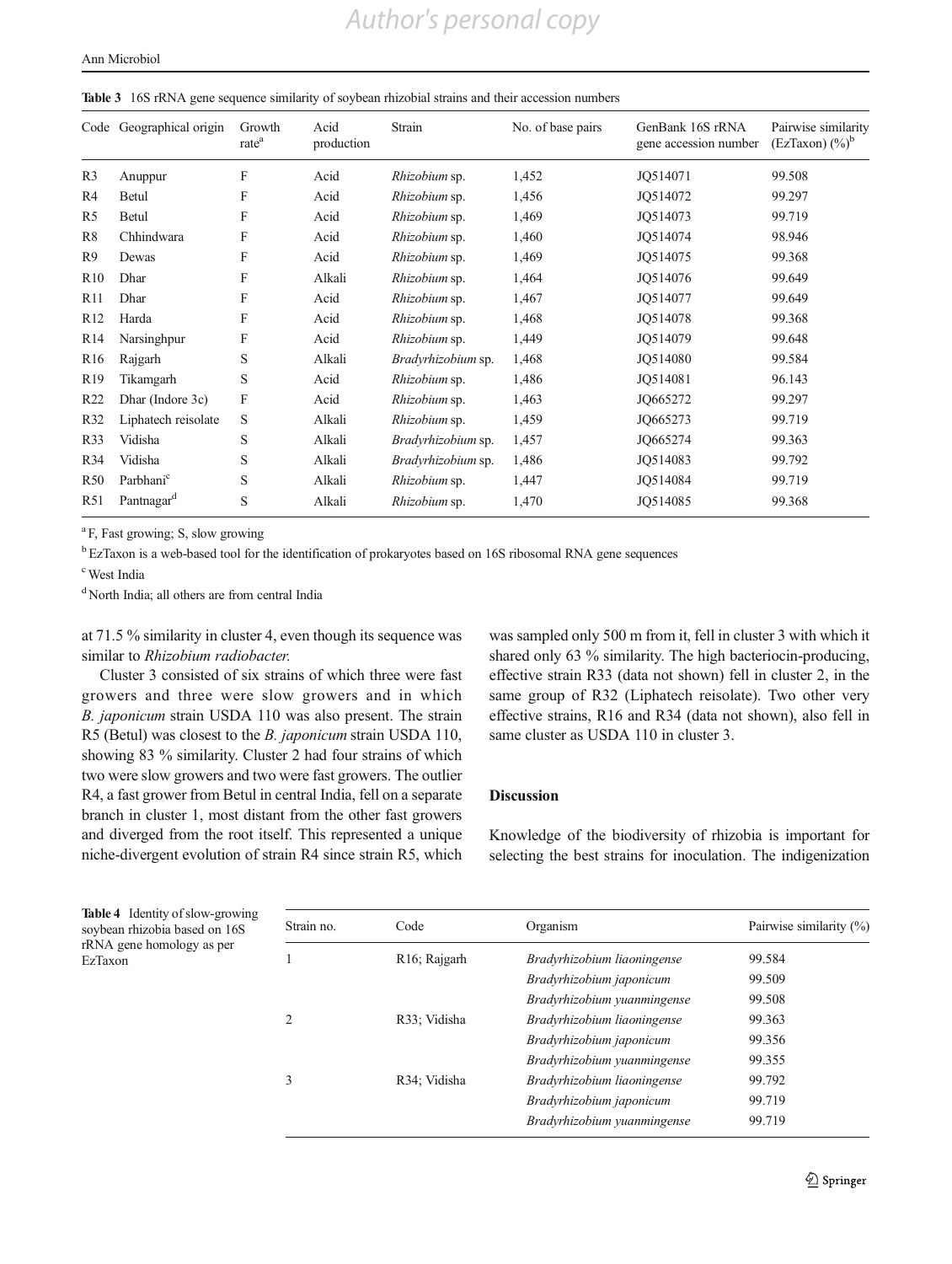<span id="page-11-0"></span>Table 5 Homology of soybean rhizobial strains with type strains (details in ESM 4) based on 16S rRNA sequences

| $87.7 - 88.1$ | $99.1 - 99.7$                  |
|---------------|--------------------------------|
| 88.1-88.2     | $90.1 - 93.0$                  |
| 88.5-88.9     | $90.2 - 93.3$                  |
| $89.2 - 89.5$ | 94.8-95.4                      |
| 98.2-98.6     | $85.1 - 88.6$                  |
| 98.8-99.1     | $85.1 - 88.3$                  |
| 98.8-99.1     | 88.0-88.3                      |
| 99.3-99.7     | $85.3 - 88.6$                  |
| 99.5-99.7     | $85.1 - 88.4$                  |
| 96.8-97.2     | 85.8-88.9                      |
|               | Bradyrhizobia (%) Rhizobia (%) |

and adaptation of soybean rhizobia in soils of central India was judged from the divergence of the 16S rRNA gene sequences as well as on the phenotypic diversity (carbon utilization and antibiotic resistance patterns) of the present day isolates from that of the originally introduced strain from the USA.

#### Phenotypic diversity

Slow-growing bradyrhizobia are the predominant population in soybean rhizobia. Until recently, six bradyrhizobia species have been identified (Xu et al. [1995;](#page-14-0) Yao et al. [2002](#page-14-0); Rivas et al. [2004;](#page-14-0) Vinuesa et al. [2005](#page-14-0)), among which Bradyrhizobium japonicum, B. elkanii and B. liaoningense were originally isolated from soybean. Investigations on soybean bradyrhizobia isolated from the USA (van Berkum and Fuhrmann [2000](#page-14-0); de Fatima Loureiro et al. [2007\)](#page-13-0), tropical Africa (Abaidoo et al. [2002\)](#page-13-0), Japan, Southeast Asia (Sameshima et al. [2003\)](#page-14-0) and China (Yang et al. [2006](#page-14-0)) have demonstrated that these latter species are more diverse than the three species mentioned above. Two more recent additions to the list of bradyrhizobia that nodulate soybean include B. huanghuaihaiense (Zhang et al. [2012](#page-14-0)) and B. daqingense (Wang et al. [2013\)](#page-14-0).

Nodulation by 'native saprophytic bacteria' has been reported in soybean (Santos et al. [1999](#page-14-0); Chen et al. [2002\)](#page-13-0), and strains 'resembling Agrobacterium spp.' have been isolated in effectively nodulated soybean fields (Chen et al. [2002](#page-13-0)). In our study, we also isolated effective fast-growing rhizobial isolates from soybean nodules in Vertisols at a low frequency (2– 3 out of every 32 isolations). Of the 35 isolates used in our study 20 were slow growing and 15 were fast growing. Sharma et al. [\(2010\)](#page-14-0) found the majority of soybean isolates in central India to be fast growing (4 slow growing, 18 fast growing). In our study, with one exception, all of the slow growers were alkali producers, and all of the fast growers were acid producers. All of the fast growers had a high similarity to *Rhizobium radiobacter* (99 %), while only three of the seven slow growers had a high similarity to Bradyrhizobium sp. (99 %), with the remaining four showing a high similarity to R. radiobacter (99 %) All were ketolactose negative and nod positive and showed effective nodulation with the soybean host.

Based on IAR, carbon source utilization and DNA homology, Gao et al. ([1994](#page-14-0)) reported that there was more diversity among fast-growing rhizobia than among slow-growing rhizobia in a region. However, in contrast, we found that slow growers showed more diversity than fast growers. For example, the Shannon–Weiner Diversity Index (H) was 2.93 for slow growers and 2.62 for fast growers for carbon utilization and 3.00 and 1.90, respectively, for IAR. Also, it can be seen from Fig. [2](#page-9-0) that diversity among slow growers was 31–52 % but it was only 12–37 % among the fast growers. Species richness and evenness  $(E)$  were also less among fast growers (and hence there was more similarity, i.e. lesser diversity). The species richness and diversity indices were also slightly more in strains from all of India than in those from only central India.

Among the phenotypic criteria, carbon utilization was more discriminating than IAR. An interesting observation was that there was a clear pattern to the clustering of the phenotypes. The fast growers clustered at the top of the dendrogram in cluster 5, followed by slow growers in cluster 4, then followed by a mixture of fast and slow growers in the other clusters below (Fig. [2\)](#page-9-0). This pattern was also obtained with genotypic clustering based on 16S rRNA gene analysis (Fig. [3\)](#page-12-0). Other researchers have also reported that clusters obtained with the IAR profile are similar to the species groups generated with molecular methods (16S rDNA RFLP analysis, direct amplified polymorphic DNA, sodium dodecyl sulfate-polyacrylamide gel electrophoresis) (Abaidoo et al. [2002\)](#page-13-0). The IAR-based groups did not show a relationship to the geographic origin of the isolates. These results may indicate a chromosomal location of antibiotic resistance genes and suggest that IAR is species-related (Abaidoo et al. [2002](#page-13-0)). In our studies, five clusters of rhizobia were obtained based on IAR profiles and carbohydrate utilization, and these did not reflect any geographic specificity, which is similar to the findings of Alexandre et al. ([2006](#page-13-0)).

At least one very resistant native isolate has been identified for each of the antibiotics tested (Abaidoo et al. [2002\)](#page-13-0). However, we found that there was no strain that was resistant to gentamycin and tetracycline. The resemblance between IAR clustering and 16S rRNA-based phylogeny (Alexandre et al. [2006\)](#page-13-0) suggests that rhizobia of the same species may have acquired similar genes for IAR but only when subjected to identical specific environmental conditions. These conditions could include free DNA (from native microorganisms resistant to naturally occurring antibiotics) that rhizobia could acquire by transformation. Overall, our results suggest that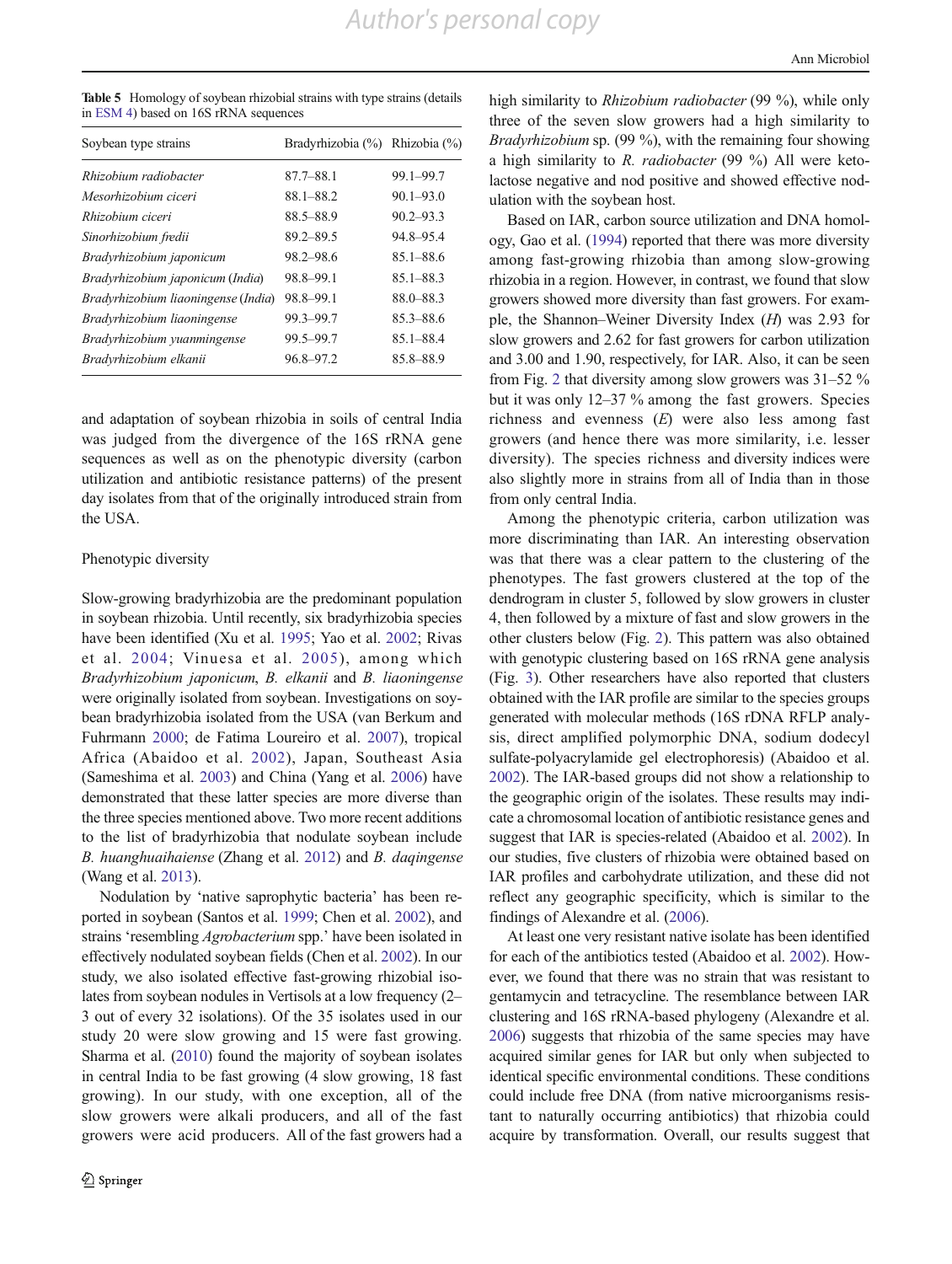<span id="page-12-0"></span>

Fig. 3 Phylogenetic relationships of the fast- and slow-growing soybean rhizobia in tropical Vertisols based on 16S rRNA gene sequences. Bottom Cluster 1, Top cluster 5. The evolutionary history was inferred using the UPGMA method (Sneath and Sokal [1973](#page-14-0)). The optimal tree with the sum of branch lengths=8.87163649 is shown. The percentage of replicate trees in which the associated taxa clustered together in the bootstrap test (500 replicates) is shown above the branches(Felsenstein [1985\)](#page-14-0). The tree is drawn to scale, with branch lengths (next to the branches) in the same

units as those of the evolutionary distances used to infer the phylogenetic tree. The evolutionary distances were computed using the p-distance method (Nei and Kumar [2000\)](#page-14-0) and are in the units of the number of base differences per site. The analysis involved 30 nucleotide sequences. All positions containing gaps, and missing data were eliminated. There were a total of 1,406 positions in the final dataset. Evolutionary analyses were conducted in MEGA 5.0 (Tamura et al. [2011](#page-14-0))

rhizobial IAR is related both to species genetic determinants (maximum strains were resistant to nalidixic acid, novobiocin and trimethoprim) and to local conditions.

### Genotypic diversity

Comparison of 16S rRNA gene sequences is useful for assigning species to genera and for defining the inter- and intra-generic relationships although they cannot resolve the relationships between close species (Young and Haukka [1996\)](#page-14-0). Novel metabolic capabilities are conferred to the genome through horizontal gene transfer which enables the recipient organism to explore new ecological niches (Dutta and Pan [2002](#page-14-0)). Functional or essential genes, such as the ribosomal genes, are not usual candidates for horizontal gene transfer, but it does occur (Turner and Young [2000](#page-14-0)). All of the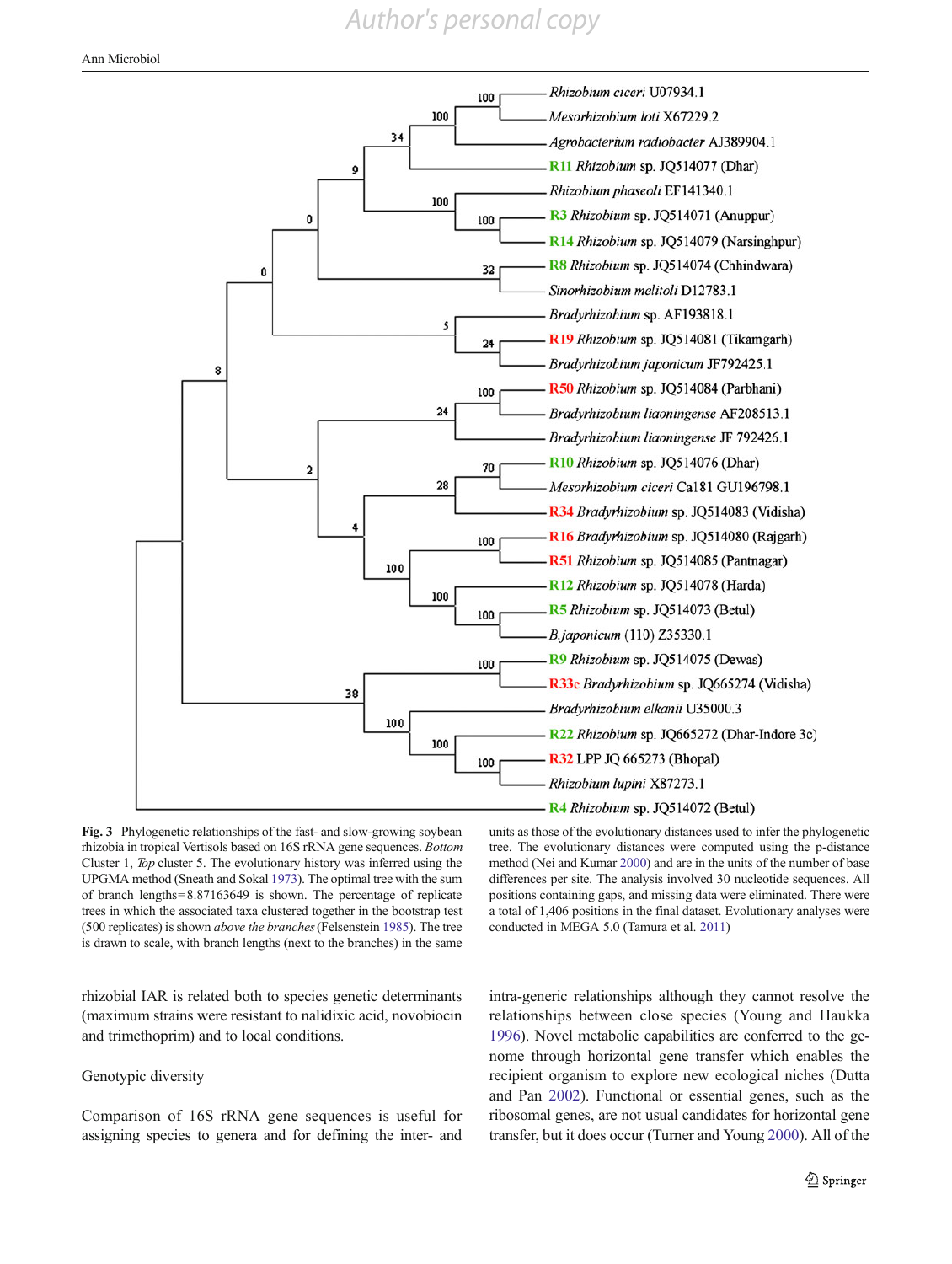<span id="page-13-0"></span>fast-growing rhizobia without exception showed 16S rRNA gene sequence similarity with Rhizobium radiobacter (Agrobacterium radiobacter). This was evident across all soybean-growing regions. Some of slow-growing bradyrhizobia showed sequence similarity with bradyrhizobia group (B. japonicum, B. liaoningense, B. yuanmingense), while other slow-growing rhizobia (R50 and R51) showed sequence similarity with R. radiobacter. The two areas from where R50 and R51 were sampled (Pantnagar and Parbhani) have a long history of cultivation of not only soybean but also many other legumes nodulated by the cowpea miscellany group and would thus be expected to have a high diversity of native rhizobia. These two rhizobial strains may represent an example of horizontal gene transfer which needs further investigation. Another interesting strain is the fast grower R4 Rhizobium radiobacter from Betul, which is an outlier and did not cluster together with any other fast-growing R. radiobacter.

A high diversity of indigenous strains of soybean rhizobia has been reported from other tropical areas, such as Kenya (Wasike et al. [2009\)](#page-14-0). The phylogenetic analysis of the 16S rRNA gene sequences performed by these authors showed that all indigenous strains belonged to the genus Bradyrhizobium, with B. elkanii-, Bradyrhizobium sp.- and B. japonicum-related strains being the most predominant and accounting for 37.9, 34.5 and 20.7 % of those identified at two combined sites, respectively, while B. yuanmigense-related strains accounted for 6.9 %. Chen et al. (2000) found a high level of genetic diversity in Paraguay, reporting that most rhizobia were slow growing, produced an alkaline reaction in medium and clustered with strains representative of the B. japonicum and B. elkanii species based on 16S rRNA gene sequence; they were also highly polymorphic in relation to reference strains and represented native bradyrhizobia. In our study, soybean rhizobia shared 63 % similarity in 16S rRNA gene sequences among themselves, and the extent of similarity with the originally introduced USDA 110 strain was 63– 83 % (i.e. divergence of only 17–37 % from original strain despite four decades of adaptation to tropical environments). However, in terms of phenotypic similarity the range was 34– 81 %—i.e. divergence was 19–66 %. This result shows that genotypic diversity was conserved while allowing variation in phenotypes based on environmental pressure.

#### **Conclusions**

Both slow- and fast-growing rhizobial strains were found in central India and elsewhere in India. Based on 16S rRNA gene similarity they were of three types: (1) slow-growing bradyrhizobia with 16S rRNA gene homology to Bradyrhizobium japonicum group; (2) slow-growing rhizobia with homology to *Rhizobium radiobacter*; (3) fast-growing rhizobia with homology to Rhizobium radiobacter. The

Ann Microbiol

rhizobial strain originally introduced on a large scale in Indian soils more than four decades ago, namely, Bradyrhizobium japonicum strain USDA 110, shared 34–81 % phenotypic and 63–83 % genotypic similarity with the native isolates. The results showed conservation of gene sequences while allowing variations in phenotype in various soybeangrowing areas and the evolution of native strains of rhizobia among slow- and fast-growing soybean rhizobia.

Acknowledgments We are grateful to the Indian Council of Agricultural Research, New Delhi for funding this investigation under the network project on 'Application of Microorganisms in Agriculture and Allied sectors' (AMAAS) of the National Bureau of Agriculturally Important Microorganisms (NBAIM), Mau, U.P. India. We are grateful to Dr. M.P. Sharma and Dr. S.K. Sharma of the NRCS, Indore for the supply of rhizobial strains (R21–29) and to Dr. A.K. Rawat, JNKVV, Jabalpur for the strains R3–R20 from the AICRP-BNF survey used in the study.

Conflict of interest The authors declare that they have no conflict of interest with the funding organization, the National Bureau of Agriculturally Important Microorganisms, Mau, India.

#### References

- Abaidoo RC, Keyser HH, Singleton PW, Borthakur D (2002) Comparison of molecular and antibiotic resistance profile methods for the population analysis of Bradyrhizobium spp. (TGx) isolates that nodulate the new TGx soybean cultivars in Africa. J Appl Microbiol 92:109–117. doi[:10.1046/j.1365-2672.2002.01518.x](http://dx.doi.org/10.1046/j.1365-2672.2002.01518.x)
- Adhikari D, Kaneto M, Itoh K, Suyama K, Pokharel BB, Gaihre YK (2012) Genetic diversity of soybean-nodulating rhizobia in Nepal in relation to climate and soil properties. Plant Soil 357:131–145. doi: [10.1007/s11104-012-1134-6](http://dx.doi.org/10.1007/s11104-012-1134-6)
- Alexandre A, Laranjo M, Oliveira S (2006) Natural populations of chickpea rhizobia evaluated by antibiotic resistance profiles and molecular methods. Microb Ecol 51:128–136. doi:[10.1007/](http://dx.doi.org/10.1007/s11104-012-1134-6) [s11104-012-1134-6](http://dx.doi.org/10.1007/s11104-012-1134-6)
- Annapurna K, Balakrishnan N, Vital L (2007) Verification and rapid identification of soybean rhizobia in Indian soils. Curr Microbiol 54:287–291. doi[:10.1007/s00284-006-0423-9](http://dx.doi.org/10.1007/s00284-006-0423-9)
- Appunu C, Angele N, Laguerre G (2008) Genetic diversity of native bradyrhizobia isolated from soybeans (Glycine max L.) in different agricultural- ecological-climatic regions of India. Appl Environ Microbiol 74:5991–5996. doi:[10.1128/AEM.01320-08](http://dx.doi.org/10.1128/AEM.01320-08)
- Chen LS, Figueredo A, Pedrosa FO, Mariangela H (2000) Genetic characterization of soybean rhizobia in Paraguay. Appl Environ Microbiol 66:5099–5103. doi[:10.1128/AEM.66.11.5099-5103.](http://dx.doi.org/10.1128/AEM.66.11.5099-5103.2000) [2000](http://dx.doi.org/10.1128/AEM.66.11.5099-5103.2000)
- Chen LS, Figueredo A, Villani H, Michajluk J, Hungria M (2002) Diversity and symbiotic effectiveness of rhizobia isolated from field-grown soybean nodules in Paraguay. Biol Fertil Soils 35: 448–457. doi[:10.1007/s00374-002-0493-1](http://dx.doi.org/10.1007/s00374-002-0493-1)
- Chun J, Lee JH, Jung Y, Kim M, Kim S, Kim BK, Lim YW (2007) EzTaxon: a web-based tool for the identification of prokaryotes based on 16S ribosomal RNA gene sequences. Int J Syst Evol Microbiol 57:2259–2261. doi:[10.1099/ijs.0.64915-0](http://dx.doi.org/10.1099/ijs.0.64915-0)
- de Fátima LM, Kaschuk G, Alberton O, Hungria M (2007) Soybean [Glycine max (L.) Merrill] rhizobial diversity in Brazilian Oxisols under various soil, cropping, and inoculation managements. Biol Fertil Soils 43:665–674. doi:[10.1007/s00374-006-0146-x](http://dx.doi.org/10.1007/s00374-006-0146-x)